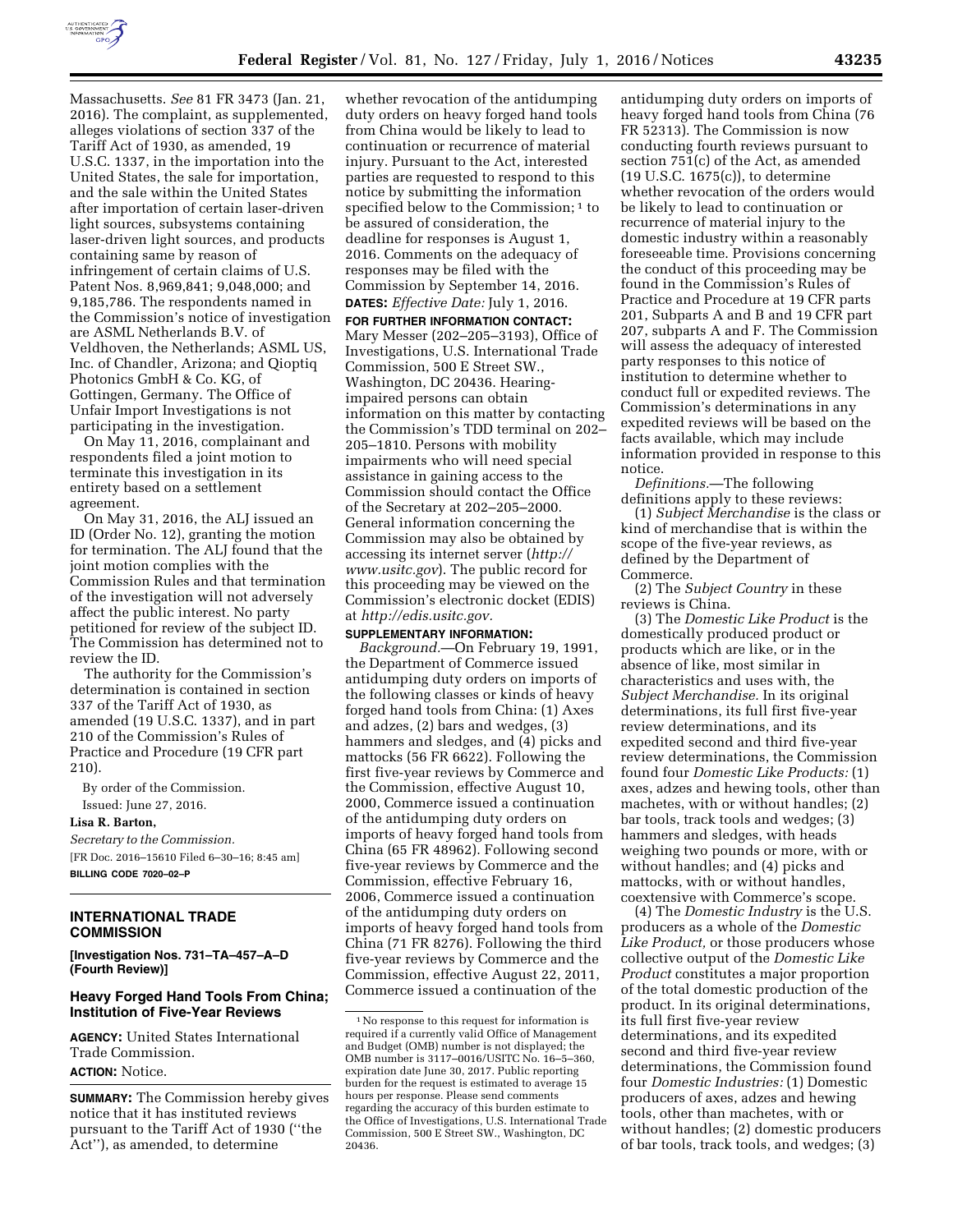domestic producers of hammers and sledges, with heads weighing two pounds or more, with or without handles; and (4) domestic producers of picks and mattocks, with or without handles. In the original investigations, the Commission excluded from the *Domestic Industries* companies that did no more than assemble imported heads with handles purchased from a domestic manufacturer. The Commission also excluded one domestic producer, Madison Mill, from the *Domestic Industries* under the related parties provision in the original investigations. In its full first five-year reviews and its expedited second and third five-year reviews, the Commission did not exclude any company as a related party.

(5) An *Importer* is any person or firm engaged, either directly or through a parent company or subsidiary, in importing the *Subject Merchandise* into the United States from a foreign manufacturer or through its selling agent.

*Participation in the proceeding and public service list.*—Persons, including industrial users of the *Subject Merchandise* and, if the merchandise is sold at the retail level, representative consumer organizations, wishing to participate in the proceeding as parties must file an entry of appearance with the Secretary to the Commission, as provided in section 201.11(b)(4) of the Commission's rules, no later than 21 days after publication of this notice in the **Federal Register**. The Secretary will maintain a public service list containing the names and addresses of all persons, or their representatives, who are parties to the proceeding.

Former Commission employees who are seeking to appear in Commission five-year reviews are advised that they may appear in a review even if they participated personally and substantially in the corresponding underlying original investigation or an earlier review of the same underlying investigation. The Commission's designated agency ethics official has advised that a five-year review is not the same particular matter as the underlying original investigation, and a five-year review is not the same particular matter as an earlier review of the same underlying investigation for purposes of 18 U.S.C. 207, the post employment statute for Federal employees, and Commission rule 201.15(b) (19 CFR 201.15(b)), 79 FR 3246 (Jan. 17, 2014), 73 FR 24609 (May 5, 2008). Consequently, former employees are not required to seek Commission approval to appear in a review under Commission rule 19 CFR 201.15, even if the

corresponding underlying original investigation or an earlier review of the same underlying investigation was pending when they were Commission employees. For further ethics advice on this matter, contact Carol McCue Verratti, Deputy Agency Ethics Official, at 202–205–3088.

*Limited disclosure of business proprietary information (BPI) under an administrative protective order (APO) and APO service list.*—Pursuant to section 207.7(a) of the Commission's rules, the Secretary will make BPI submitted in this proceeding available to authorized applicants under the APO issued in the proceeding, provided that the application is made no later than 21 days after publication of this notice in the **Federal Register.** Authorized applicants must represent interested parties, as defined in 19 U.S.C. 1677(9), who are parties to the proceeding. A separate service list will be maintained by the Secretary for those parties authorized to receive BPI under the APO.

*Certification.*—Pursuant to section 207.3 of the Commission's rules, any person submitting information to the Commission in connection with this proceeding must certify that the information is accurate and complete to the best of the submitter's knowledge. In making the certification, the submitter will acknowledge that information submitted in response to this request for information and throughout this proceeding or other proceeding may be disclosed to and used: (i) by the Commission, its employees and Offices, and contract personnel (a) for developing or maintaining the records of this or a related proceeding, or (b) in internal investigations, audits, reviews, and evaluations relating to the programs, personnel, and operations of the Commission including under 5 U.S.C. Appendix 3; or (ii) by U.S. government employees and contract personnel, solely for cybersecurity purposes. All contract personnel will sign appropriate nondisclosure agreements.

*Written submissions.*—Pursuant to section 207.61 of the Commission's rules, each interested party response to this notice must provide the information specified below. The deadline for filing such responses is August 1, 2016. Pursuant to section 207.62(b) of the Commission's rules, eligible parties (as specified in Commission rule 207.62(b)(1)) may also file comments concerning the adequacy of responses to the notice of institution and whether the Commission should conduct expedited or full reviews. The deadline for filing such comments is September 14, 2016.

All written submissions must conform with the provisions of section 201.8 of the Commission's rules; any submissions that contain BPI must also conform with the requirements of sections 201.6, 207.3, and 207.7 of the Commission's rules. The Commission's Handbook on E-Filing, available on the Commission's Web site at *[http://](http://edis.usitc.gov) [edis.usitc.gov,](http://edis.usitc.gov)* elaborates upon the Commission's rules with respect to electronic filing. Also, in accordance with sections 201.16(c) and 207.3 of the Commission's rules, each document filed by a party to the proceeding must be served on all other parties to the proceeding (as identified by either the public or APO service list as appropriate), and a certificate of service must accompany the document (if you are not a party to the proceeding you do not need to serve your response).

*Inability to provide requested information.*—Pursuant to section 207.61(c) of the Commission's rules, any interested party that cannot furnish the information requested by this notice in the requested form and manner shall notify the Commission at the earliest possible time, provide a full explanation of why it cannot provide the requested information, and indicate alternative forms in which it can provide equivalent information. If an interested party does not provide this notification (or the Commission finds the explanation provided in the notification inadequate) and fails to provide a complete response to this notice, the Commission may take an adverse inference against the party pursuant to section 776(b) of the Act (19 U.S.C. 1677e(b)) in making its determinations in the reviews.

*Information To Be Provided In Response to This Notice of Institution:*  Please provide the requested information separately for each *Domestic Like Product,* as defined by the Commission in its original investigations and subsequent reviews, and for each of the products identified by Commerce as *Subject Merchandise.*  As used below, the term ''firm'' includes any related firms.

(1) The name and address of your firm or entity (including World Wide Web address) and name, telephone number, fax number, and Email address of the certifying official.

(2) A statement indicating whether your firm/entity is an interested party under 19 U.S.C. 1677(9) and if so, how, including whether your firm/entity is a U.S. producer of the *Domestic Like Product,* a U.S. union or worker group, a U.S. importer of the *Subject Merchandise,* a foreign producer or exporter of the *Subject Merchandise,* a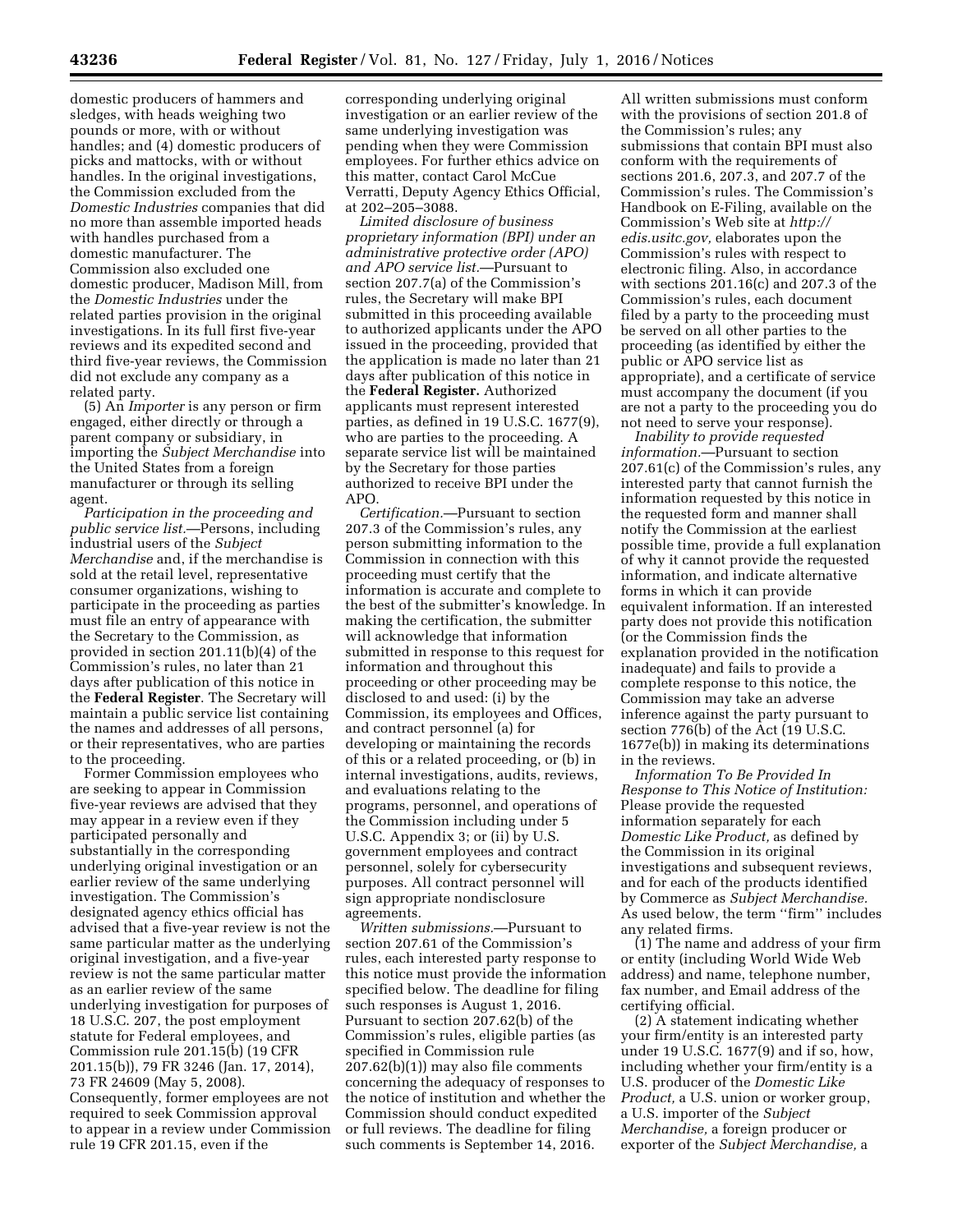U.S. or foreign trade or business association (a majority of whose members are interested parties under the statute), or another interested party (including an explanation). If you are a union/worker group or trade/business association, identify the firms in which your workers are employed or which are members of your association.

(3) A statement indicating whether your firm/entity is willing to participate in this proceeding by providing information requested by the Commission.

(4) A statement of the likely effects of the revocation of the antidumping duty order on the *Domestic Industry* in general and/or your firm/entity specifically. In your response, please discuss the various factors specified in section 752(a) of the Act (19 U.S.C. 1675a(a)) including the likely volume of subject imports, likely price effects of subject imports, and likely impact of imports of *Subject Merchandise* on the *Domestic Industry.* 

(5) A list of all known and currently operating U.S. producers of the *Domestic Like Product.* Identify any known related parties and the nature of the relationship as defined in section 771(4)(B) of the Act (19 U.S.C. 1677(4)(B)).

(6) A list of all known and currently operating U.S. importers of the *Subject Merchandise* and producers of the *Subject Merchandise* in the *Subject Country* that currently export or have exported *Subject Merchandise* to the United States or other countries after 2010.

(7) A list of 3–5 leading purchasers in the U.S. market for the *Domestic Like Product* and the *Subject Merchandise*  (including street address, World Wide Web address, and the name, telephone number, fax number, and Email address of a responsible official at each firm).

(8) A list of known sources of information on national or regional prices for the *Domestic Like Product* or the *Subject Merchandise* in the U.S. or other markets.

(9) If you are a U.S. producer of the *Domestic Like Product,* provide the following information on your firm's operations on that product during calendar year 2015, except as noted (report quantity data in units and value data in U.S. dollars, f.o.b. plant). If you are a union/worker group or trade/ business association, provide the information, on an aggregate basis, for the firms in which your workers are employed/which are members of your association.

(a) Production (quantity) and, if known, an estimate of the percentage of total U.S. production of the *Domestic* 

*Like Product* accounted for by your firm's(s') production;

(b) Capacity (quantity) of your firm to produce the *Domestic Like Product* (*i.e.,*  the level of production that your establishment(s) could reasonably have expected to attain during the year, assuming normal operating conditions (using equipment and machinery in place and ready to operate), normal operating levels (hours per week/weeks per year), time for downtime, maintenance, repair, and cleanup, and a typical or representative product mix);

(c) the quantity and value of U.S. commercial shipments of the *Domestic Like Product* produced in your U.S. plant(s);

(d) the quantity and value of U.S. internal consumption/company transfers of the *Domestic Like Product*  produced in your U.S. plant(s); and

(e) the value of (i) net sales, (ii) cost of goods sold (COGS), (iii) gross profit, (iv) selling, general and administrative (SG&A) expenses, and (v) operating income of the *Domestic Like Product*  produced in your U.S. plant(s) (include both U.S. and export commercial sales, internal consumption, and company transfers) for your most recently completed fiscal year (identify the date on which your fiscal year ends).

(10) If you are a U.S. importer or a trade/business association of U.S. importers of the *Subject Merchandise*  from the *Subject Country,* provide the following information on your firm's(s') operations on that product during calendar year 2015 (report quantity data in units and value data in U.S. dollars). If you are a trade/business association, provide the information, on an aggregate basis, for the firms which are members of your association.

(a) The quantity and value (landed, duty-paid but not including antidumping duties) of U.S. imports and, if known, an estimate of the percentage of total U.S. imports of *Subject Merchandise* from the *Subject Country* accounted for by your firm's(s') imports;

(b) the quantity and value (f.o.b. U.S. port, including antidumping duties) of U.S. commercial shipments of *Subject Merchandise* imported from the *Subject Country;* and

(c) the quantity and value (f.o.b. U.S. port, including antidumping duties) of U.S. internal consumption/company transfers of *Subject Merchandise*  imported from the *Subject Country*.

(11) If you are a producer, an exporter, or a trade/business association of producers or exporters of the *Subject Merchandise* in the *Subject Country,*  provide the following information on your firm's(s') operations on that

product during calendar year 2015 (report quantity data in units and value data in U.S. dollars, landed and dutypaid at the U.S. port but not including antidumping duties). If you are a trade/ business association, provide the information, on an aggregate basis, for the firms which are members of your association.

(a) Production (quantity) and, if known, an estimate of the percentage of total production of *Subject Merchandise*  in the *Subject Country* accounted for by your firm's(s') production;

(b) Capacity (quantity) of your firm(s) to produce the *Subject Merchandise* in the *Subject Country* (*i.e.,* the level of production that your establishment(s) could reasonably have expected to attain during the year, assuming normal operating conditions (using equipment and machinery in place and ready to operate), normal operating levels (hours per week/weeks per year), time for downtime, maintenance, repair, and cleanup, and a typical or representative product mix); and

(c) the quantity and value of your firm's(s') exports to the United States of *Subject Merchandise* and, if known, an estimate of the percentage of total exports to the United States of *Subject Merchandise* from the *Subject Country*  accounted for by your firm's(s') exports.

(12) Identify significant changes, if any, in the supply and demand conditions or business cycle for the *Domestic Like Product* that have occurred in the United States or in the market for the *Subject Merchandise* in the *Subject Country* after 2010, and significant changes, if any, that are likely to occur within a reasonably foreseeable time. Supply conditions to consider include technology; production methods; development efforts; ability to increase production (including the shift of production facilities used for other products and the use, cost, or availability of major inputs into production); and factors related to the ability to shift supply among different national markets (including barriers to importation in foreign markets or changes in market demand abroad). Demand conditions to consider include end uses and applications; the existence and availability of substitute products; and the level of competition among the *Domestic Like Product*  produced in the United States, *Subject Merchandise* produced in the *Subject Country,* and such merchandise from other countries.

(13) (Optional) A statement of whether you agree with the above definitions of the *Domestic Like Product*  and *Domestic Industry;* if you disagree with either or both of these definitions,